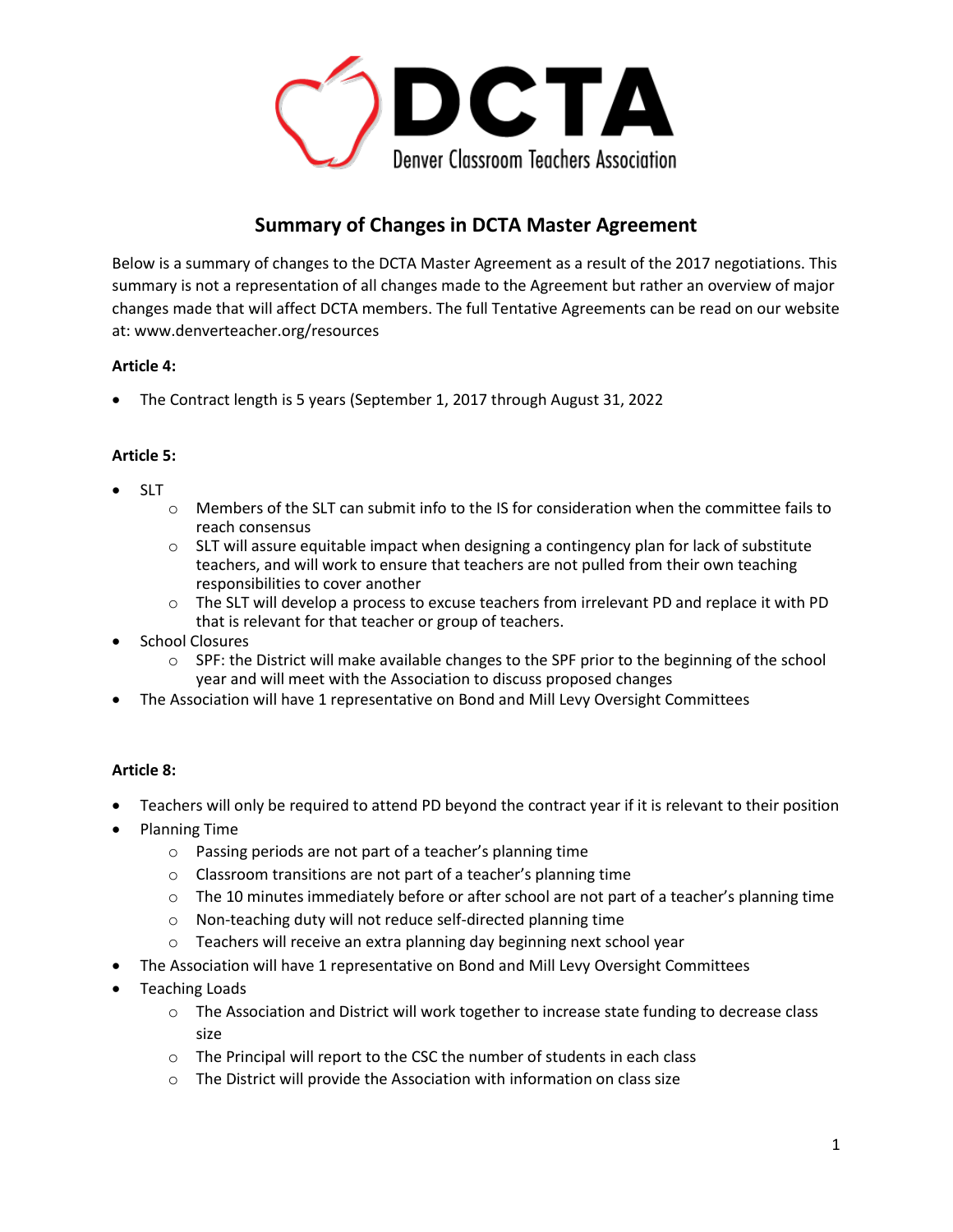## **Article 10:**

- Teachers not on a performance improvement plan will not receive more than 1 full, scored observation in a school week
- After a full observation, a teacher will not receive another scored observation until she/he gets feedback on the prior full observation
- Redress and appeals process are now in the contract
- DCTA and Association will form a joint committee, with equal members to review and revise teacher the evaluation process
- SSPs will have at least one seat on this committee

## **Article 12:**

- The District will provide, wherever available, grade- and subject-appropriate Spanish-language core content materials comparable to the English-language content materials
- New language requiring the District to work to provide sufficient instructional materials for special education teacher
- DCTA will have one member on District curriculum committees

#### **Article 16:**

District will reimburse up to \$250 per incident for personal lost or damaged property

#### **Article 18:**

- Each school is now required to have a detailed discipline plan. Principal, working with the SLT, will submit school's discipline plan yearly to CSC and faculty for review
- Discipline plans will be presented to staff yearly, at the beginning of each school year
- Discipline plans must include:
	- $\circ$  Restorative practices with meaningful training and support for teachers made available
	- o Identified Tier 1, 2, and 3 support components
	- $\circ$  Descriptions of roles and responsibilities of different staff members in enacting the plan

#### **Article 21:**

- Teachers will begin each school year with 3 front-loaded sick days to use
- All new teachers will automatically be enrolled in sick bank and have option to opt out
- Teachers are not required to use personal days before using sick bank
- DCTA and DPS will convene a joint committee to explore creating paid parental leave